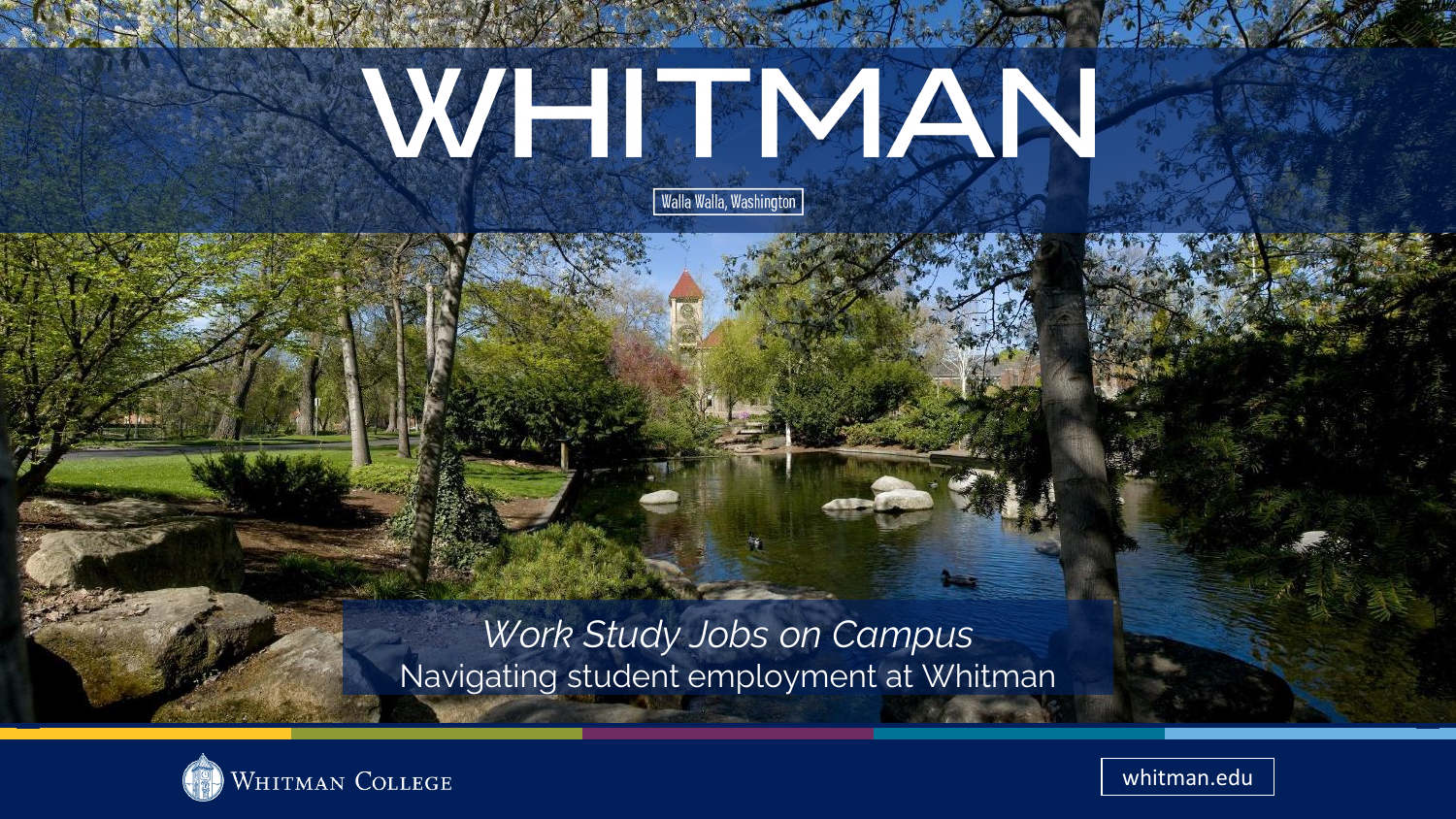# WHITMAN

Walla Walla, Washington

Career & Community Engagement Center **ccec\_info@whitman.edu** (509) 527-5183

The Office of Financial Aid **finaid@whitman.edu** (509) 527-5178

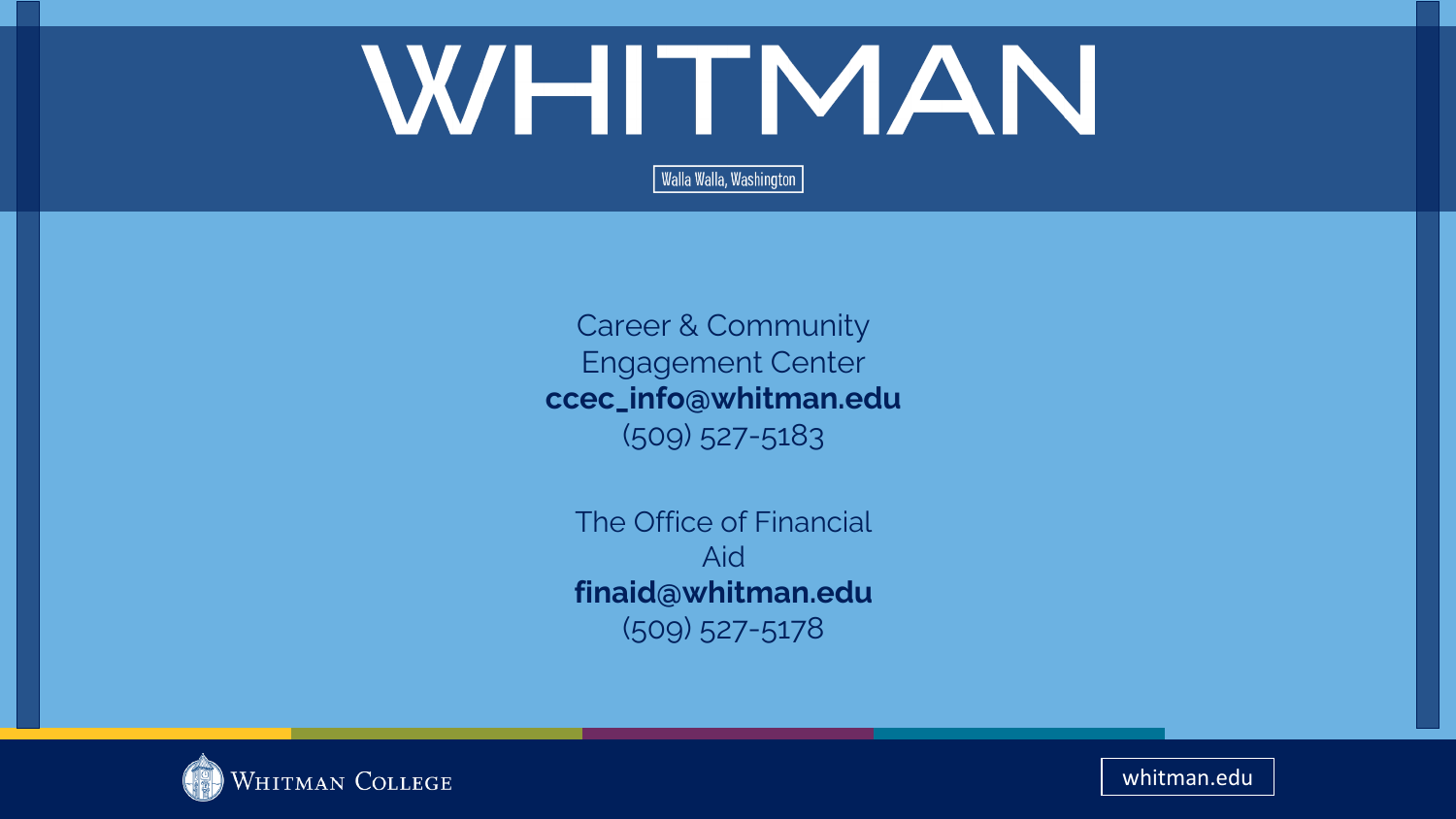## **Fast Facts - Student Employment**

- Many students work on campus during their time at Whitman!
	- Approx 2/3 of our students work on campus each year
- Some of our largest on campus employers
	- Club Sports/Fitness Center
	- Admission Office
	- Academic Resource Center
	- ASWC (Associated Students of Whitman College)
	- Bon Appetit (dining center)
	- Outdoor Program
	- **Library**
	- Technology Services

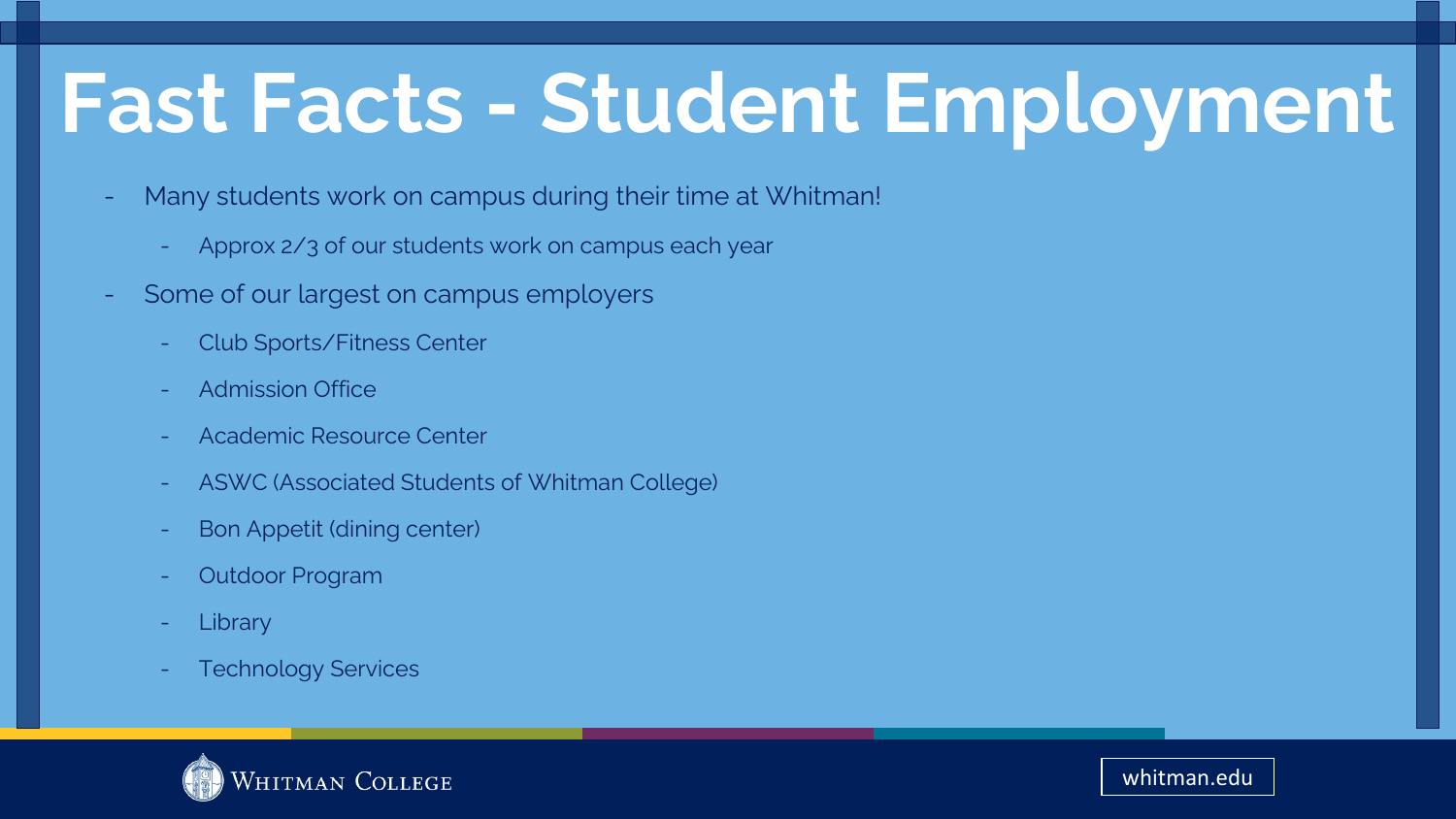### **Work Study at Whitman**

- Approximately 40% of our students have work study as part of their financial aid award each year
- Work study is offered to students with financial need, based on the FAFSA
	- if you've been awarded work study, it will be listed on your financial aid award letter you received at the time of your admission
	- if you have questions about your work study, or any part of your financial aid award, the Financial Aid Office is here to help!
- While other forms of financial aid (like scholarships, grants, and loans) are given to a student in a lumpsum to cover costs, work study is earned over time.
	- work study wages are paid directly to the student
- Our maximum work study award is \$3,000 per year
	- with Washington's minimum wage, students can earn this working about 6-8 hours a week

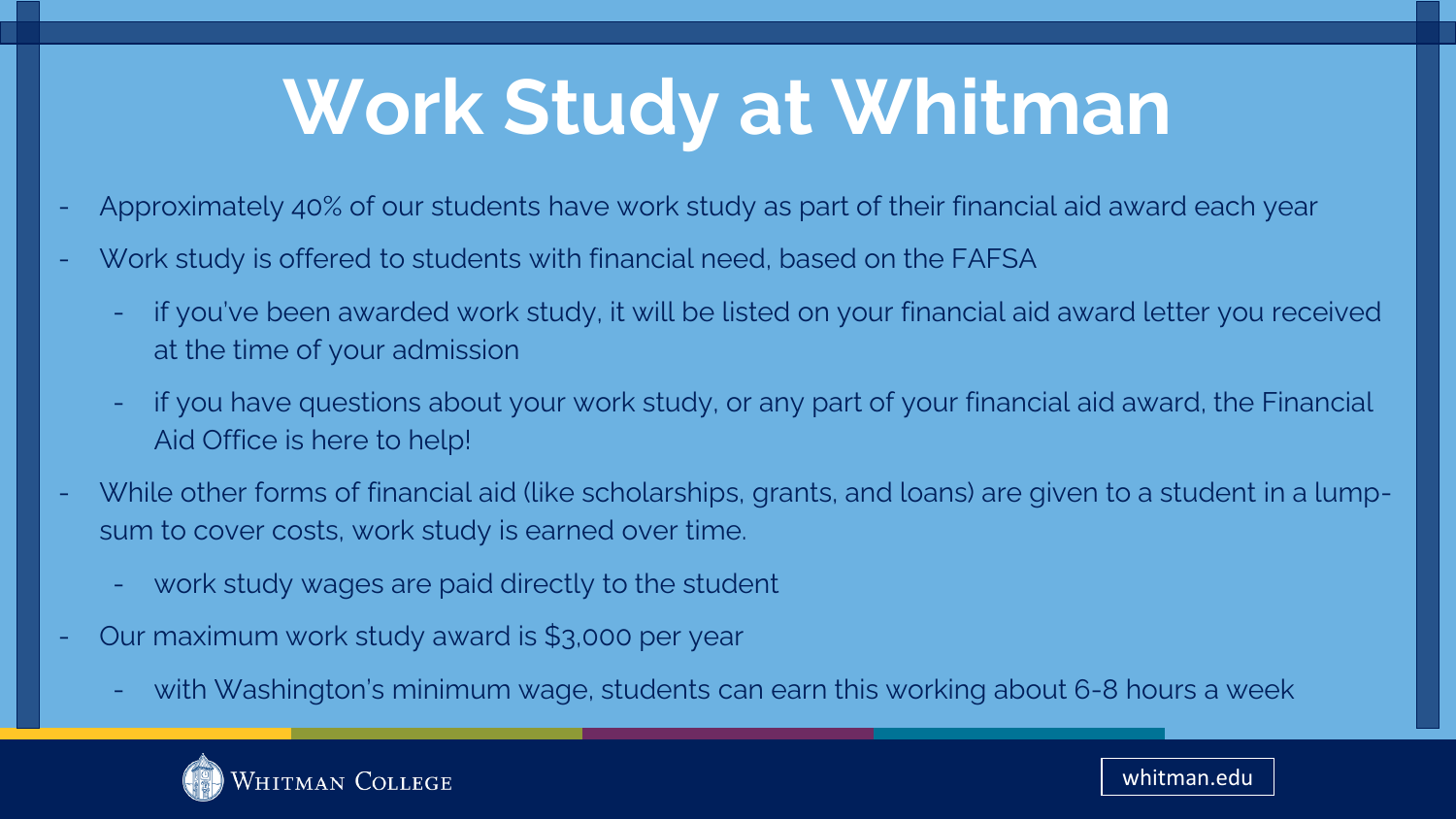### **Work Study at Whitman**

- All students can work on campus regardless of work study eligibility
	- However, since we award work study to help meet students' financial need, work study eligible students have priority consideration when applying for on campus jobs
- Whitman doesn't assign students with work study to specific jobs, so students have the opportunity to apply for jobs that interest them
- Many employers have enough open positions to be able to hire students without work study after hiring qualified candidates with work study

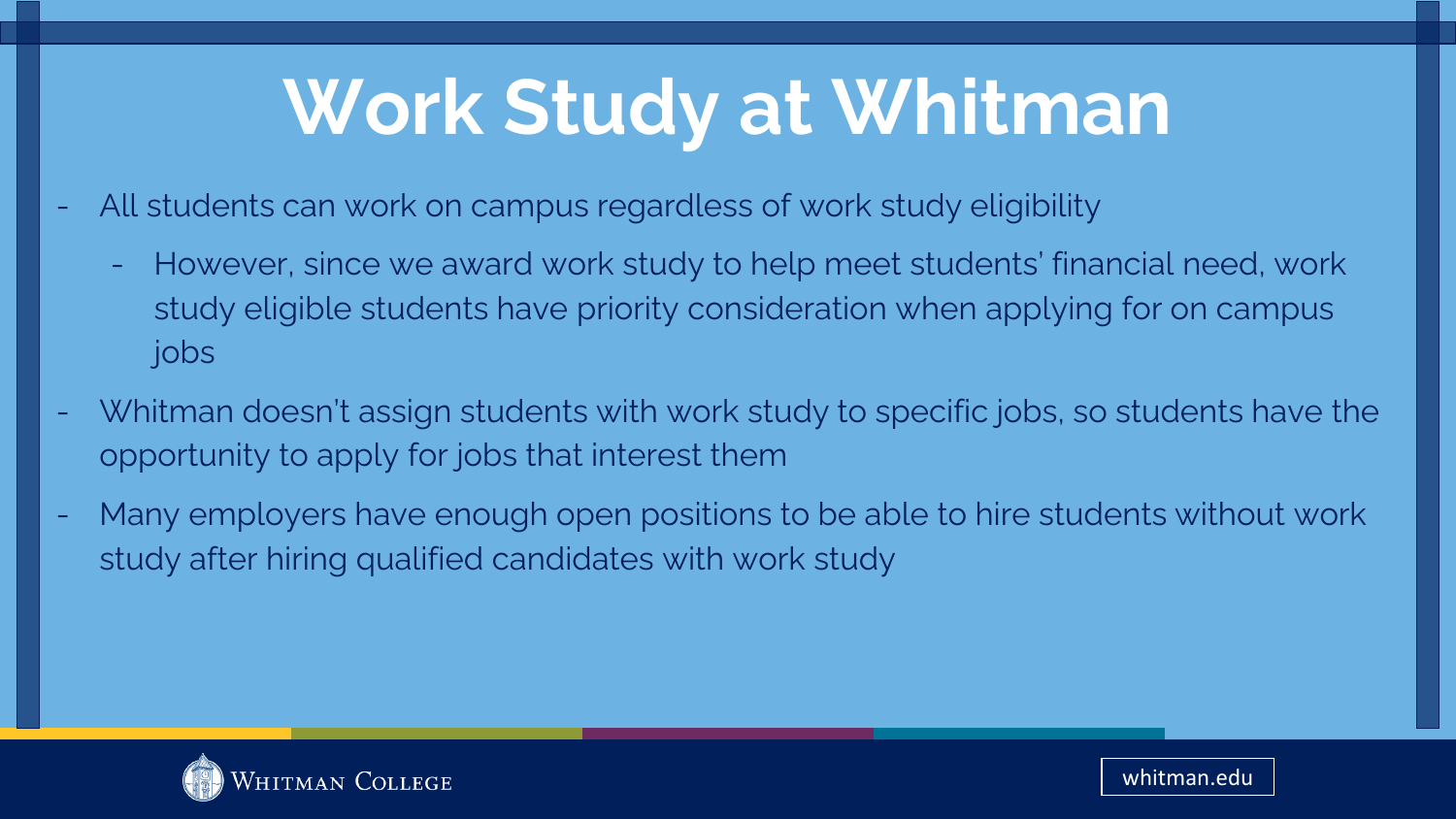## **Finding On Campus Jobs**

- All on campus jobs are posted to Handshake, Whitman's online job platform
- Positions posted to Handshake are visible to work study eligible students for the first two weeks, then visible to all Whitman students following that
- On campus employers typically start posting jobs for fall semester on Handshake in the summer (July/August)
- Most campus hiring takes place during the fall semester with a very small number of positions posted during the spring

| <b>ii</b> Handshake                   | Q Search                                                                               |
|---------------------------------------|----------------------------------------------------------------------------------------|
| Home                                  | JODS viewing all Whitman College jobs Edit this                                        |
| <b>My Profile</b>                     | Divisions $\star$<br><b>Active Expired All</b><br><b>Declined</b><br><b>Not Posted</b> |
| <b>Company Profile</b>                | ID ±<br>$Job \div$                                                                     |
| <b>Postings</b>                       | 4448725<br>Community Engagement Program Coordinator                                    |
| <b>Jobs</b>                           | 4448736<br>Community Engagement Student Leader                                         |
|                                       | 4448744<br><b>Executive Community Engagement Leader</b>                                |
| Relationships                         | <b>Sherwood Center Student Assistant</b><br>4438677                                    |
| <b>Search Students</b>                | 4454184<br>2021-2022 Senior Admission Intern                                           |
| <b>Schools</b>                        | 4499597<br><b>Tour Guide</b>                                                           |
| <b>Contacts</b>                       | 4392477<br><b>Reunions Assistant</b>                                                   |
|                                       | 4487000<br><b>BFFC Student Assistant</b>                                               |
| <b>Meetings</b>                       | 4292581<br>Astronomy lab assistant                                                     |
| <b>Events</b>                         | 3940761<br>Harper Joy Theatre Costume Studio Staff                                     |
| <b>On-Campus</b><br><b>Interviews</b> | 4308472<br>Website developer                                                           |
| <b>Fairs</b>                          | 4348085<br>Center for Teaching and Learning Student Consultant                         |

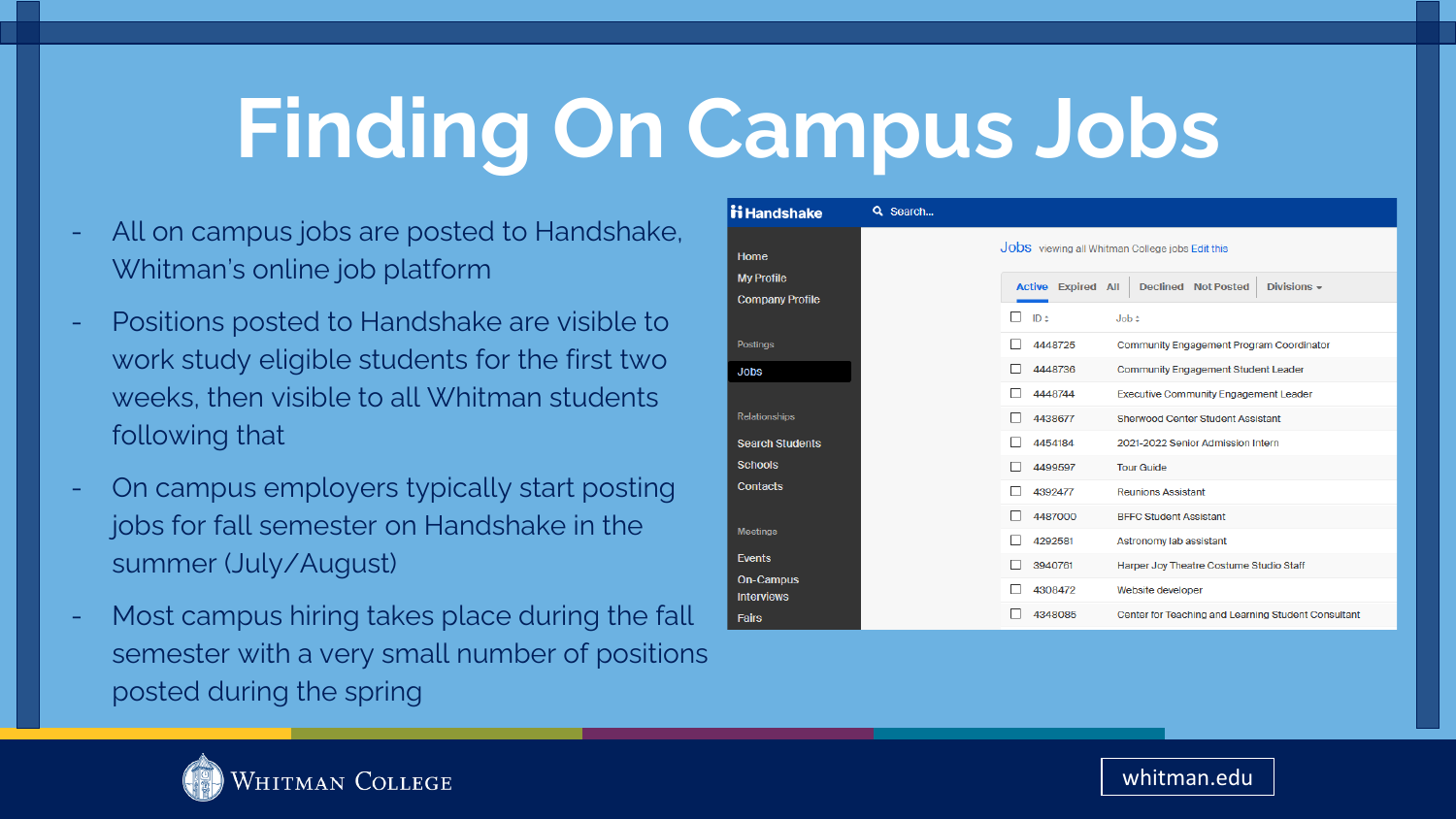## **Accessing & Using Handshake**

- Once students receive access to their Whitman email (summer), they should check the inbox daily for an invitation to create their profile on Handshake.
- New student access will occur via automatic upload managed by our office in early summer.
- The platform has more than job opportunities; you can also find internships, virtual events, and in person events and workshops.
- You can make appointments with CCEC staff and career coaches via Handshake.

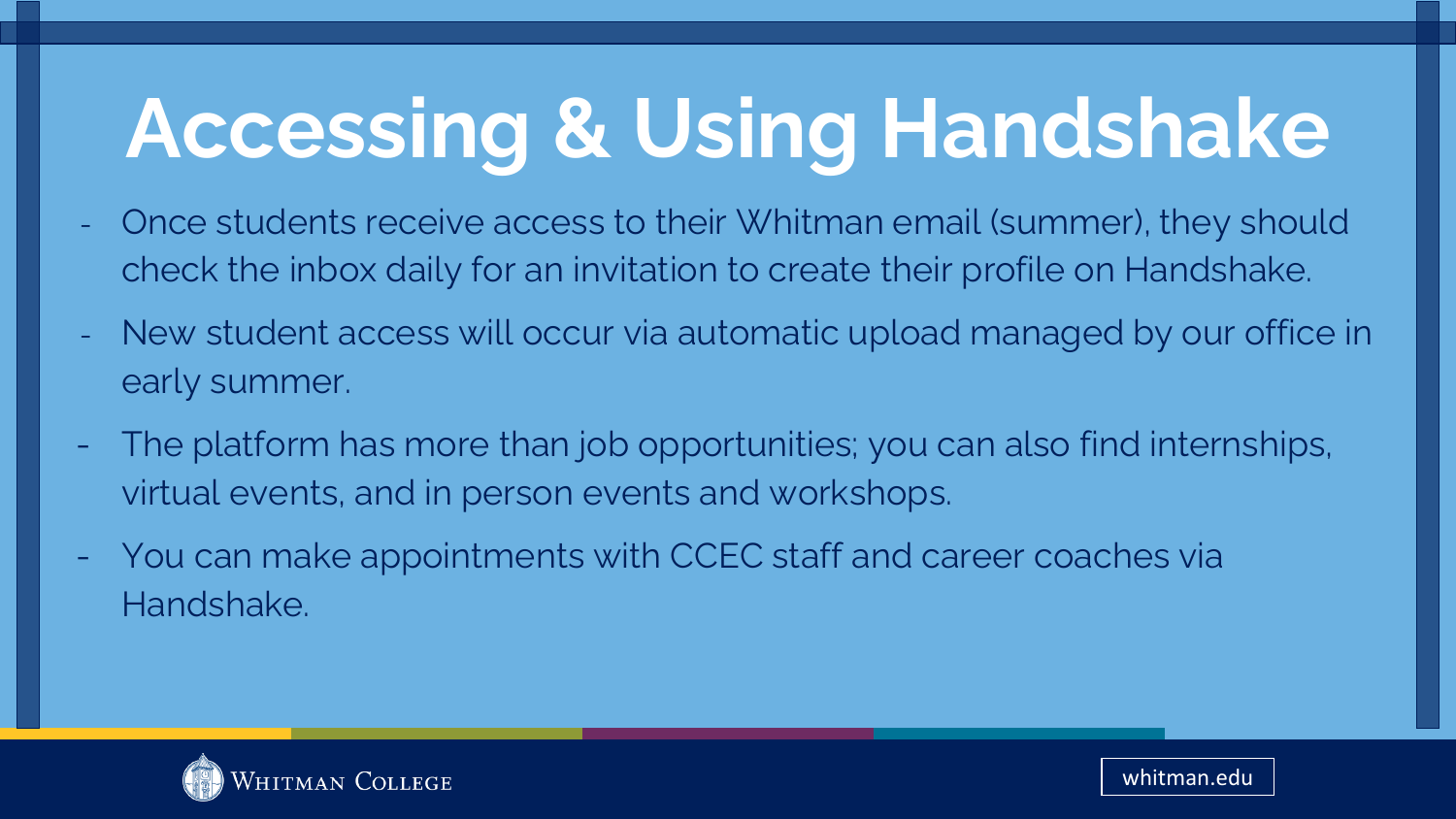#### **Job Search Resources the CCEC Offers**

Staff members at the CCEC are able to assist students in finding work opportunities

Resume reviews, Handshake profile reviews, cover letter reviews, interview practice, etc.

First Year Career Coaches are assigned to each member of the incoming class



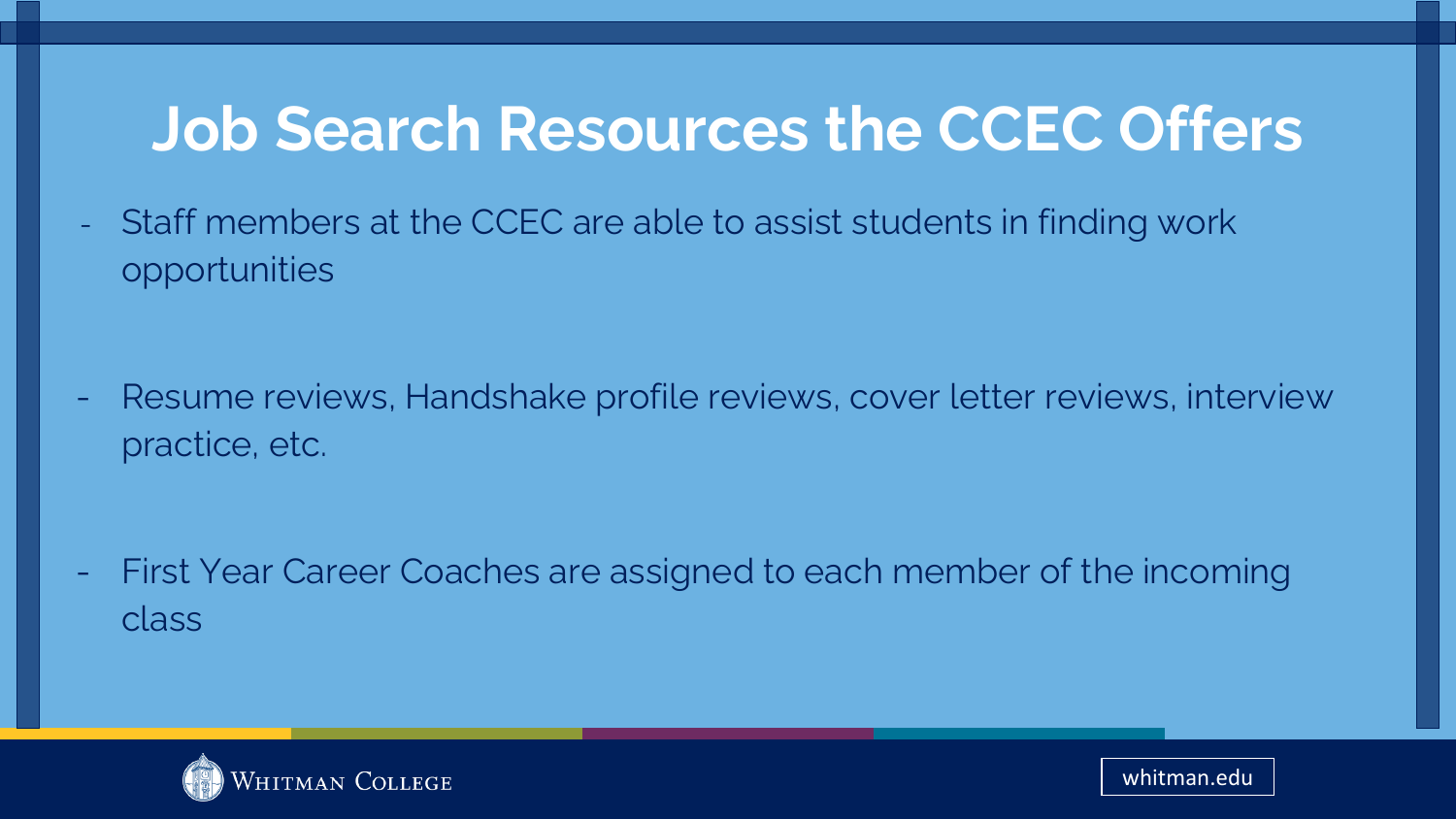#### **The Logistics of On Campus Employment**

- Students must complete employment documents (such as I-9 and W-4) prior to working, just like they would in any other job
	- if your student plans to work on campus, they should bring original documents needed to complete these forms to campus in the fall
	- Commonly used identification includes a passport or a valid photo ID paired with a [birth certificate or social security card](https://www.whitman.edu/documents/Campus-Life/Student-Life/StudentLife/StudentEmployment/Whitman-College-Student-Employment-Handbook.pdf) (more information can be found in the **Student** Employment Handbook, page 8)
- Students can complete these documents prior to being hired, so that they're prepared to start working as soon as they find an on campus job

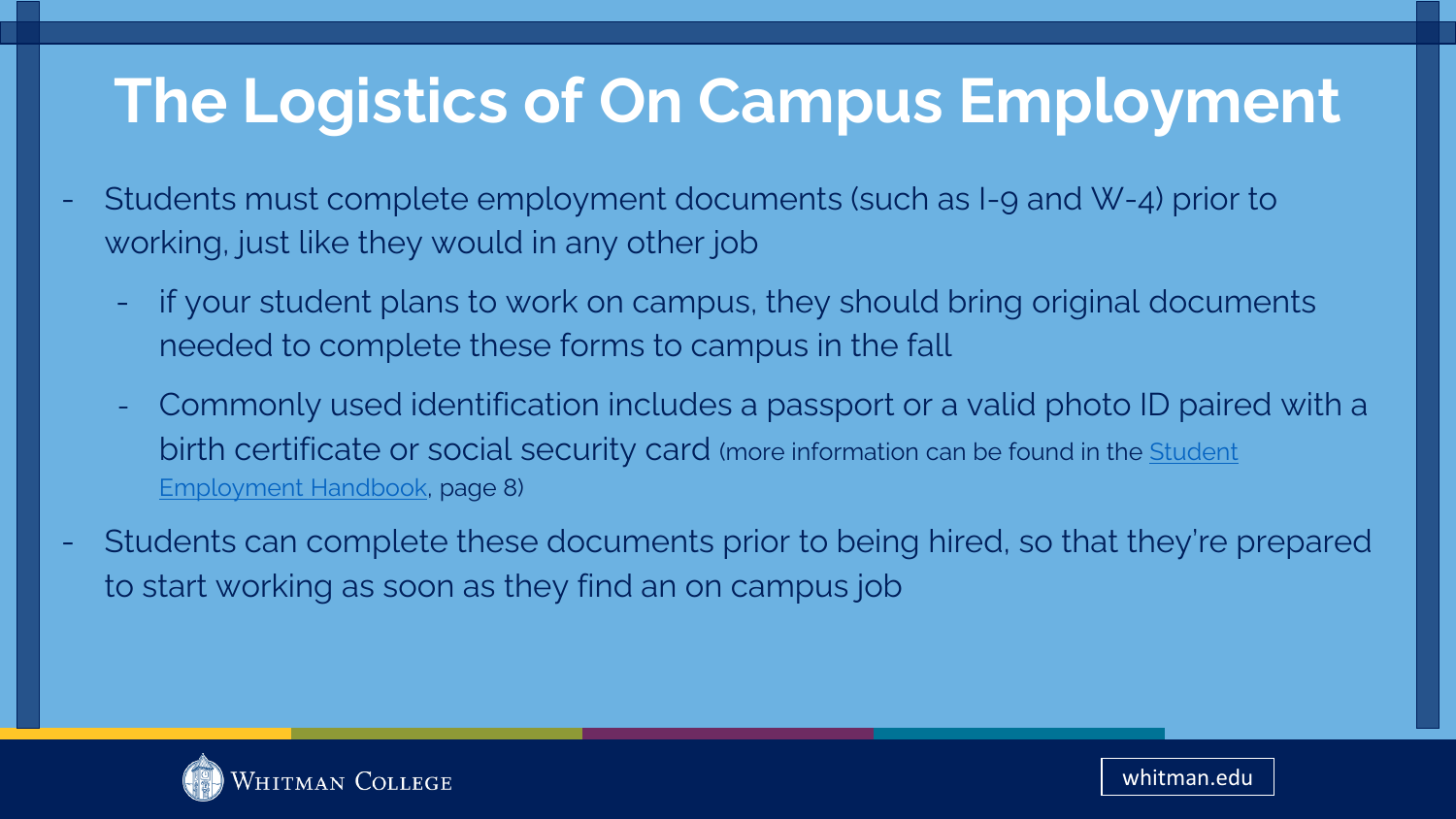#### **The Logistics of On Campus Employment**

- Once a student is hired, they are paid directly (usually via direct deposit) each month
	- their paycheck is based on the pay rate for the position and how many hours they work in the month
- Students do also have the option to have some or all of their work study earnings paid directly to their Whitman Student Account each pay period
	- students sometimes do this if they've agreed with their family to use a portion of their work study earnings to contribute toward costs for tuition and room and board
	- this can be coordinated with Whitman's Student Payroll Office once a student begins working
- Students cannot work more than 19 hours a week while classes are in session
	- during breaks and in the summer, students can work up to 40 hours a week

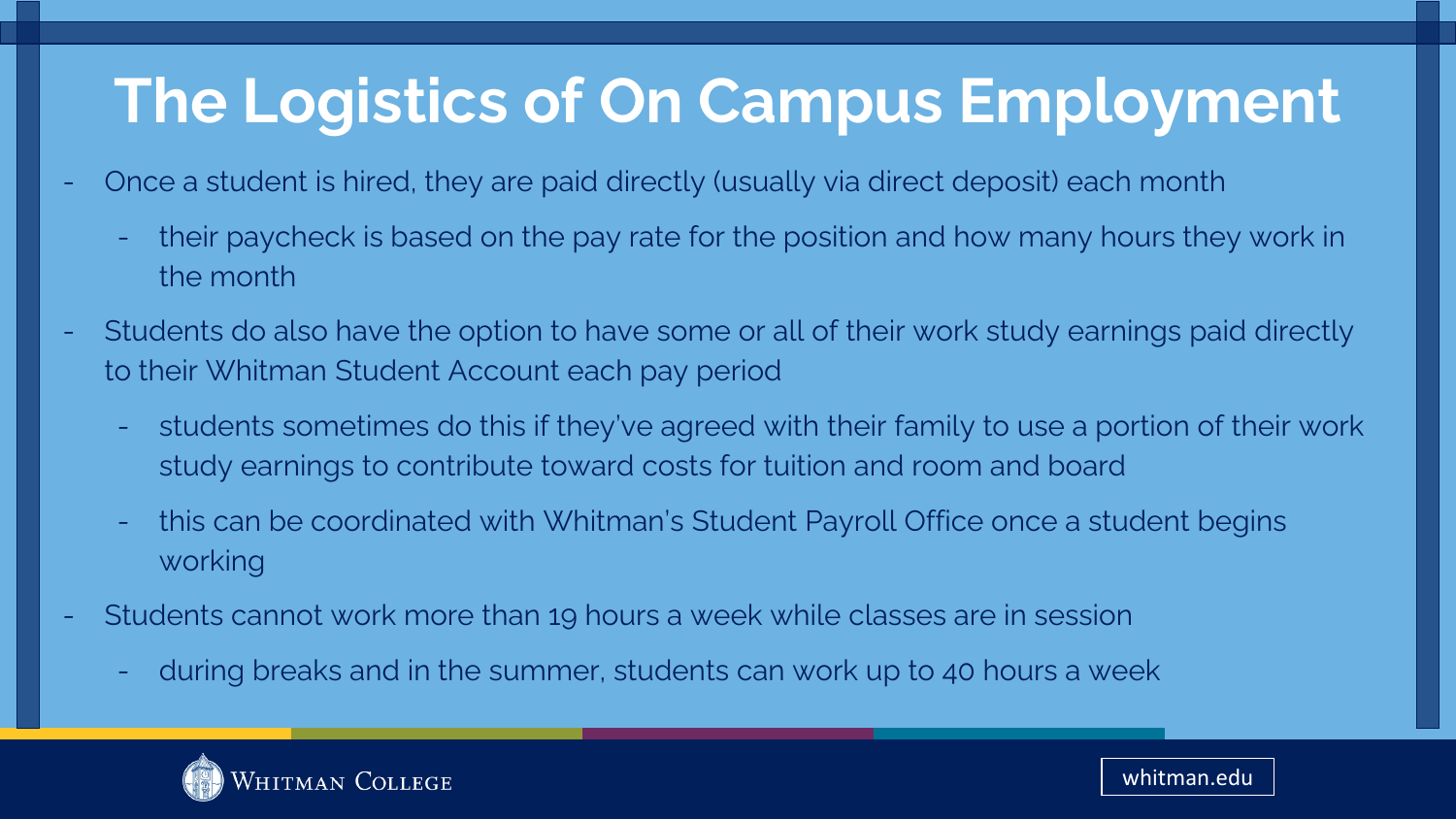#### **Off Campus Employment**

- Off campus employers use Handshake to list their job opportunities and attend the BTS job fair each fall.
- Off campus opportunities are great for expanding available work opportunities and building connections in the Walla Walla community
- Looking for off campus opportunities can be especially helpful for students looking to secure jobs or internships in the summer